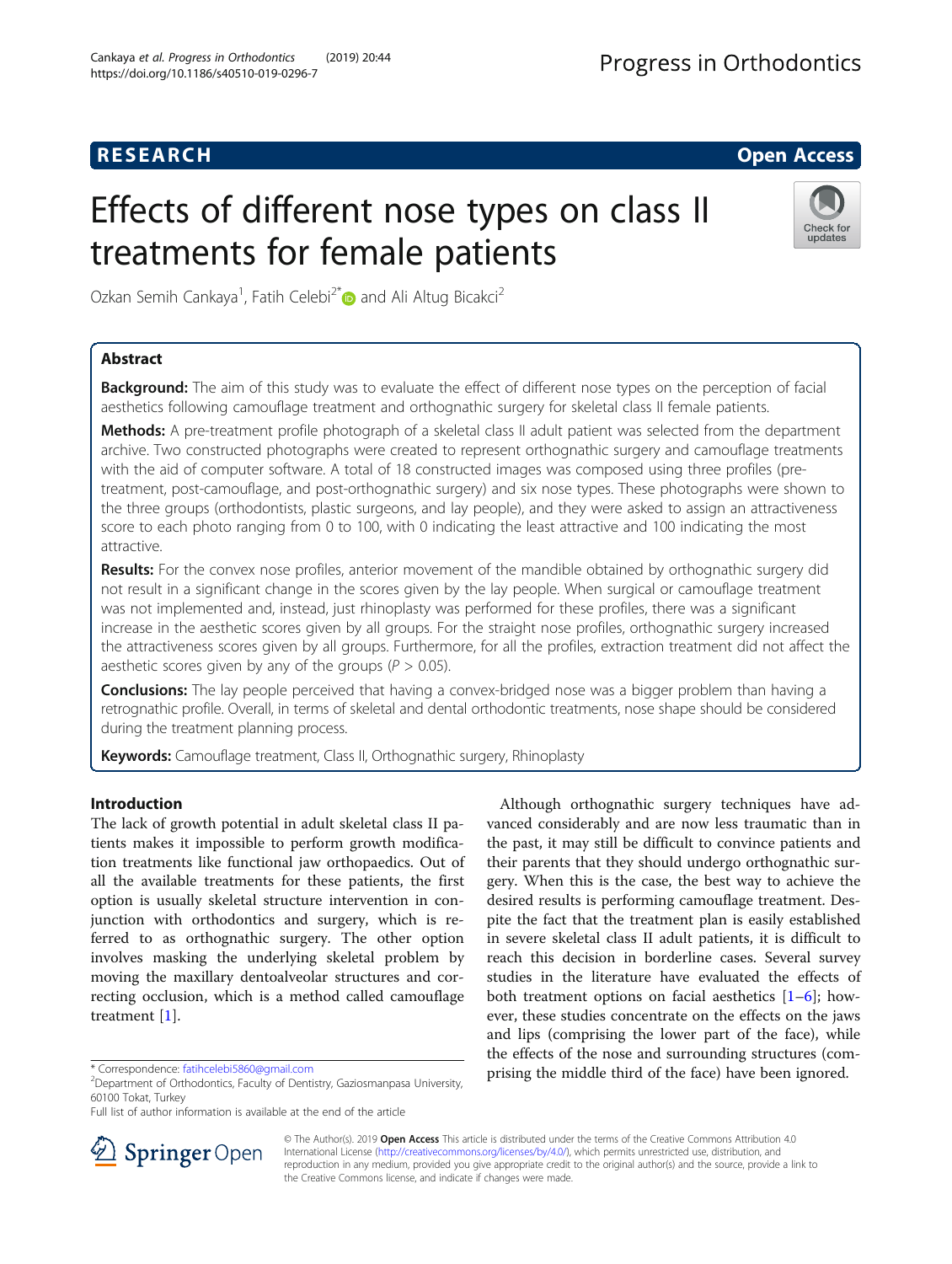The aims of the present study were to investigate the effects of different nose types on profile aesthetics obtained at the end of treatment options—camouflage and surgery—in skeletal class II borderline cases and to provide a prediction for orthodontists in treatment planning. Thus, while the treatment alternatives are explained to the patient, a more conscious orientation can be achieved and more aesthetic results can be obtained at the end of the treatment.

## Materials and methods

This study was approved by the clinical research ethics committee of Cumhuriyet University. Patients who presented with (A) halted growth status (cervical stage 6, according to the cervical vertebral maturation method), (B) a skeletal class II pattern caused by mandibular retrognathia, (C) a minimum ANB angle of 6°, (D) no previous history of orthodontic treatment, and (E) no striking elements on the face, such as asymmetry or scars, were identified from the department archive records. Three subjects who met the criteria were selected, and their resting profile photographs were shown to 16 orthodontists. They were then asked about their potential treatment plan choices (e.g. camouflage or surgery). Based on their answers, the patient who had the closest preference rate to each other between two treatment options was chosen, considering that it was a borderline case (pre-treatment, PT) (Fig. 1). Informed consent of the subject was obtained.

#### Creating constructed photographs

In the profile photo of the selected case, who presented with an 8-mm pre-treatment overjet, the extraction of the upper first premolars and the retraction of the upper incisors were simulated with Dolphin imaging software (version 11.8, Dolphin Imaging, Chatsworth, CA). It was observed that incisor retraction, which is required to reach the normal overjet amount (2 mm), caused a 3– 3.5-mm upper lip retraction relative to the E plane. This constructed photograph was used as a profile image for performing camouflage treatment (CT) (Fig. 2).

Using the same software, mandibular advancement surgery was simulated in such a way that the angle of the ANB would be 2° and the overjet would be 2 mm. Constructed in this way, the photograph was used as a profile image for performing orthognathic surgery (represented by OS in the figures) (Fig. [3\)](#page-2-0).

Six of the nose types mentioned in the book Functional Reconstructive Nasal Surgery written by Huizing and Groot were selected (Fig. [4](#page-2-0)) [\[7\]](#page-7-0). These nose types were adapted on the three profile photos (e.g. PT, CT, and OS) using the facetouchup simulation program (Pixineers Inc., Calgary, AB, Canada), which allows for virtual plastic surgery.

The 18 constructed profile photographs, which were randomly ordered without any grouping or ranking, were shown to three groups: 31 orthodontists, 34 plastic surgeons, and 34 lay people. They were asked to assign an aesthetic score to each photo ranging from 0 to 100,





Fig. 1 Reference photograph used in the present study  $\begin{vmatrix} \cdot & \cdot \\ \cdot & \cdot \end{vmatrix}$  Fig. 2 Constructed photograph after virtual camouflage treatment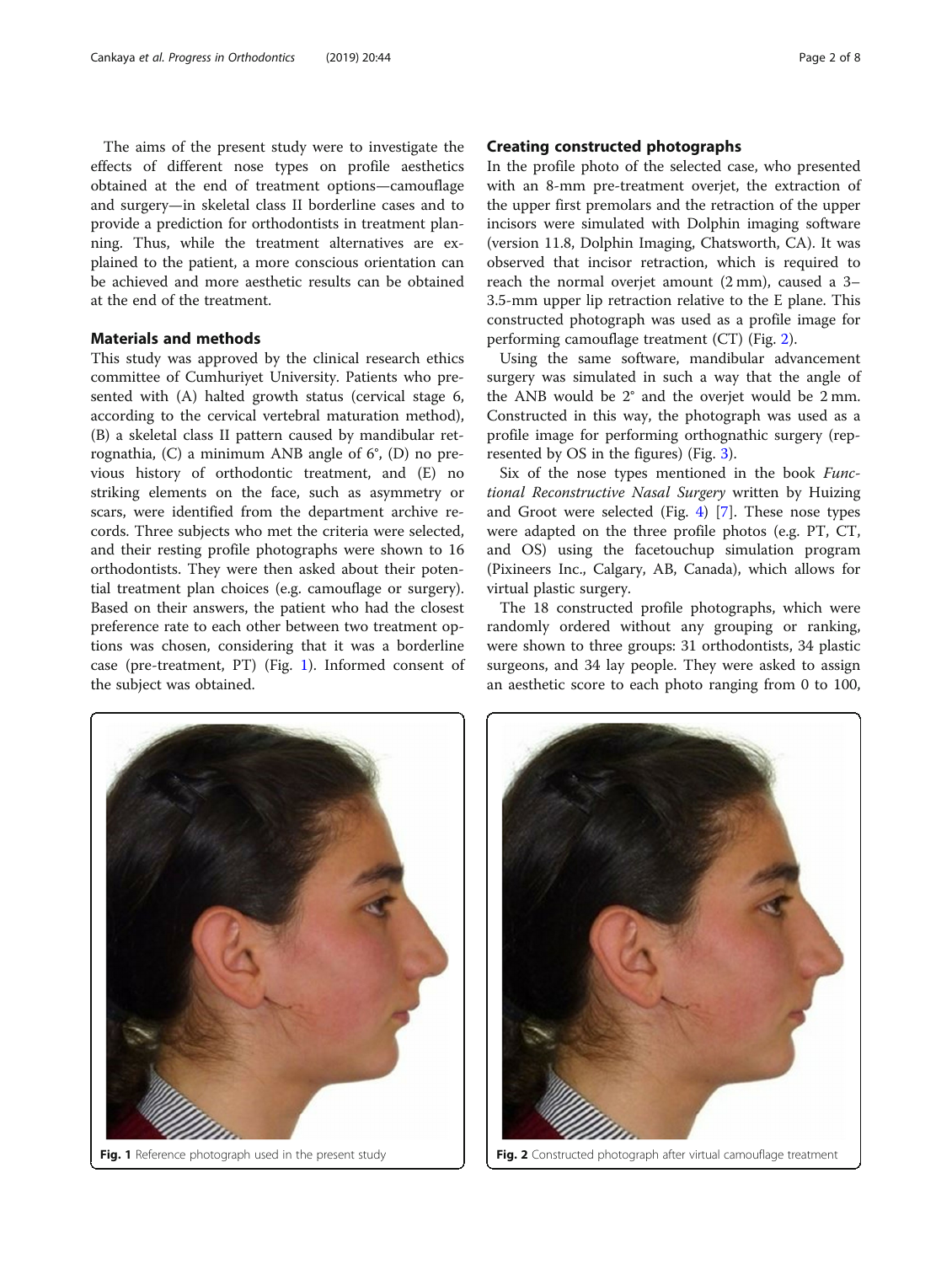with 0 indicating the least attractive and 100 indicating the most attractive (Fig. [5](#page-3-0)). Participants were not subjected to orientation to allow for their focusing specifically on the nose profile, and they were asked to score randomly.

## Statistical analysis

At the beginning of this study, it was detected that a sample size of 99 participants—consisting of 31 orthodontists, 34 plastic surgeons, and 34 lay people—would yield a power of .916 with a nondirectional alpha risk of .05. The Mann-Whitney  $U$ , Kruskal-Wallis, Friedman, Wilcoxon, and Pearson's correlation coefficient tests were used for the statistical analysis, and P values of less than .05 were considered statistically significant. Statistical analysis was performed using the Statistical Package

for the Social Sciences (IBM SPSS Statistics for Windows, Version 22.0. Armonk, NY).

### Results

The highest and lowest scores were given to the profiles OS4 and CT6, respectively, by all the groups (Table [1](#page-3-0)).

When the scores provided by the three groups were compared, the observed differences were not found to be significant for the profile photos PT1, PT2, PT3, PT4, CT1, CT2, CT3, CT4, OS1, OS2, OS3, and OS4; however, there were statistically significant differences among the profile photos PT5, PT6, CT5, CT6, OS5, and OS6 (Table [2](#page-4-0)).

However, statistically significant and strong correlations were observed for all the binary group matches (Table [3\)](#page-4-0).

For the first four nose types, the differences between pre-treatment and orthognathic surgery as well as camouflage and orthognathic surgery were found to be significant within all three groups, while the differences between pre-treatment and camouflage were not found to be significant. For the fifth and sixth nose types, the differences between pre-treatment and orthognathic surgery as well as camouflage and orthognathic surgery were found to be significant within both the orthodontist and plastic surgeon groups, while the differences between pre-treatment and camouflage were not found to be significant. However, there were no significant differences between the three profile images within the lay people group (Table [4\)](#page-5-0).

#### **Discussion**

The literature presents some descriptive data about the borderline case for orthognathic surgery [[8,](#page-7-0) [9\]](#page-7-0). Proffit et al. stated that, if an overjet is greater than 10 mm, it is likely orthognathic surgery will be needed in order to successfully correct the malocclusion [[8\]](#page-7-0). In another study, an ANB angle of 6° was presented as a cutoff point where it can be consistently perceived that there is an improvement after surgery and to minimise the incidence of the profile worsening after treatment [\[9\]](#page-7-0). The

<span id="page-2-0"></span>



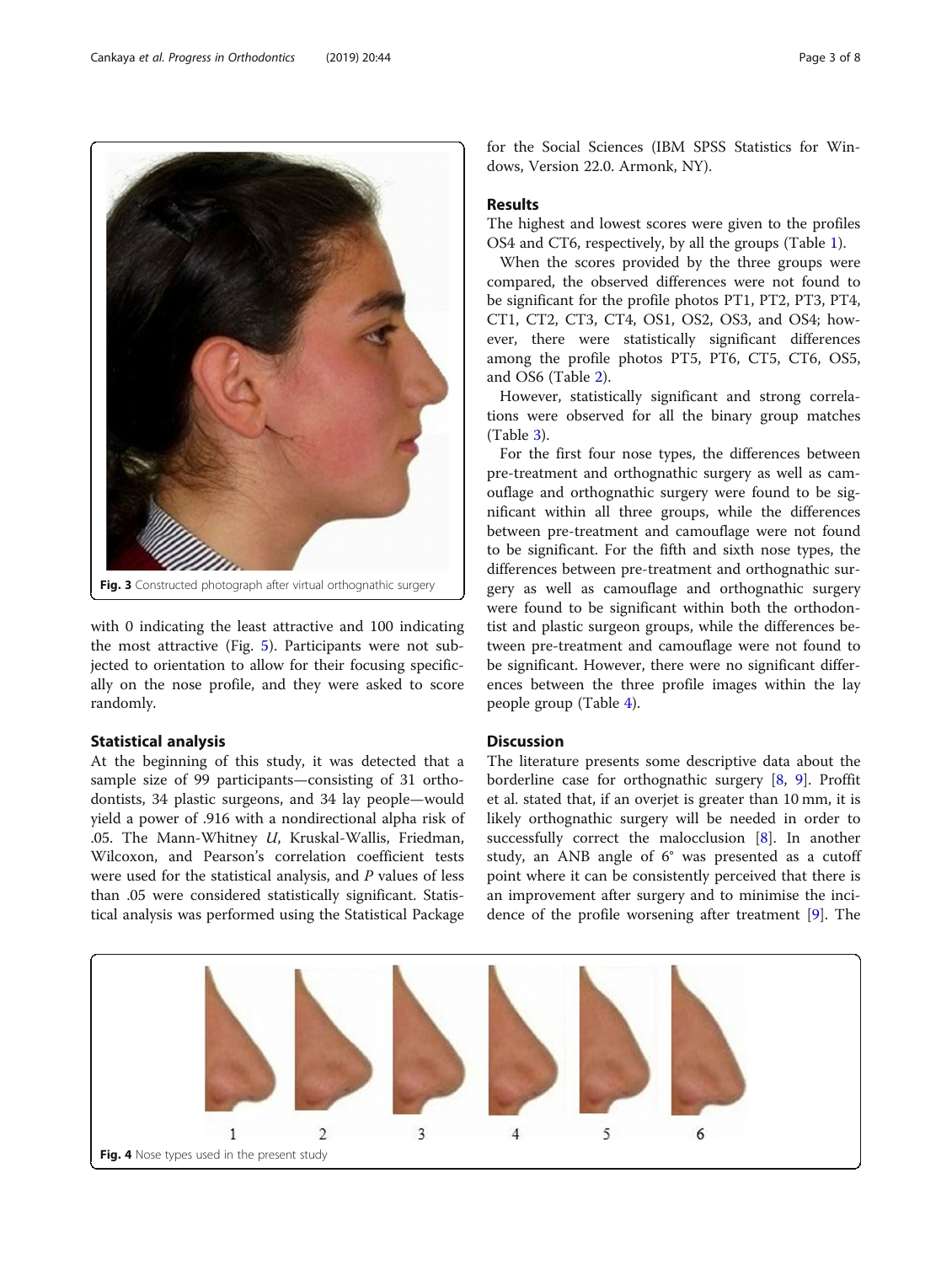<span id="page-3-0"></span>

| Ranking of attractiveness | Orthodontist<br>(mean $\pm$ standard deviation) | Plastic surgeon<br>(mean $\pm$ standard deviation) | Lay persons<br>(mean $\pm$ standard deviation) |
|---------------------------|-------------------------------------------------|----------------------------------------------------|------------------------------------------------|
|                           | OS4 $(83.23 \pm 15.89)$                         | $OS4 (78.97 \pm 12.54)$                            | OS4 (80.88 $\pm$ 13.62)                        |
| 2                         | $OS3 (80.97 \pm 13.93)$                         | $OS3 (78.53 \pm 14.27)$                            | $OS3 (79.50 \pm 23.71)$                        |
| 3                         | OS1 $(63.16 \pm 14.73)$                         | OS2 (67.79 $\pm$ 17.67)                            | $CT3$ (62.88 $\pm$ 19.98)                      |
| $\overline{4}$            | $OS2 (62.68 \pm 14.87)$                         | $CT3 (64.26 \pm 16.42)$                            | OS2 (60.88 $\pm$ 26.06)                        |
| 5                         | PT4 (60.14 $\pm$ 17.02)                         | PT4 (62.85 $\pm$ 15.78)                            | PT4 (60.74 $\pm$ 21.03)                        |
| 6                         | PT3 (58.32 $\pm$ 13.13)                         | OS1 $(62.35 \pm 14.62)$                            | OS1 (59.91 ± 23.93)                            |
| 7                         | $CT3 (56.13 \pm 14.35)$                         | PT3 $(62.35 \pm 13.77)$                            | $CT4$ (57.21 $\pm$ 24.65)                      |
| 8                         | $CT4 (55.81 \pm 15.22)$                         | $CT4 (59.68 \pm 16.03)$                            | PT3 (56.62 $\pm$ 24.04)                        |
| 9                         | PT1 (50.97 $\pm$ 16.45)                         | PT1 (55.09 $\pm$ 14.06)                            | $CT1 (50.29 \pm 25.16)$                        |
| 10                        | $OS5(50.97 \pm 14.45)$                          | $CT2$ (53.91 $\pm$ 17.73)                          | PT2 (47.79 $\pm$ 24.47)                        |
| 11                        | $CT1$ (50.90 $\pm$ 15.40)                       | $CT1$ (53.74 $\pm$ 16.04)                          | PT1 $(45.68 \pm 26.11)$                        |
| 12                        | $CT2(46.13 \pm 14.58)$                          | PT2 (50.74 $\pm$ 20.23)                            | $CT2$ (42.65 $\pm$ 25.05)                      |
| 13                        | $OS6(43.29 \pm 17.31)$                          | $OS5(49.26 \pm 17.01)$                             | OS5 (29.94 $\pm$ 20.11)                        |
| 14                        | PT2 (43.06 $\pm$ 12.95)                         | $OS6(44.06 \pm 16.63)$                             | PT5 (26.91 $\pm$ 24.46)                        |
| 15                        | PT5 (40.81 $\pm$ 15.65)                         | PT5 (42.29 $\pm$ 15.64)                            | $OS6(26.18 \pm 21.07)$                         |
| 16                        | $CT5$ (37.26 $\pm$ 12.09)                       | PT6 (37.74 $\pm$ 15.52)                            | PT6 (25.15 $\pm$ 18.23)                        |
| 17                        | PT6 (36.71 $\pm$ 12.24)                         | $CT5$ (37.06 $\pm$ 16.79)                          | $CT5$ (24.44 $\pm$ 16.86)                      |
| 18                        | $CT6$ (31.13 $\pm$ 14.06)                       | $CT6$ (36.76 $\pm$ 14.86)                          | $CT6(20.47 \pm 14.84)$                         |

PT pre-treatment, CT camouflage treatment, OS (orthognathic surgery)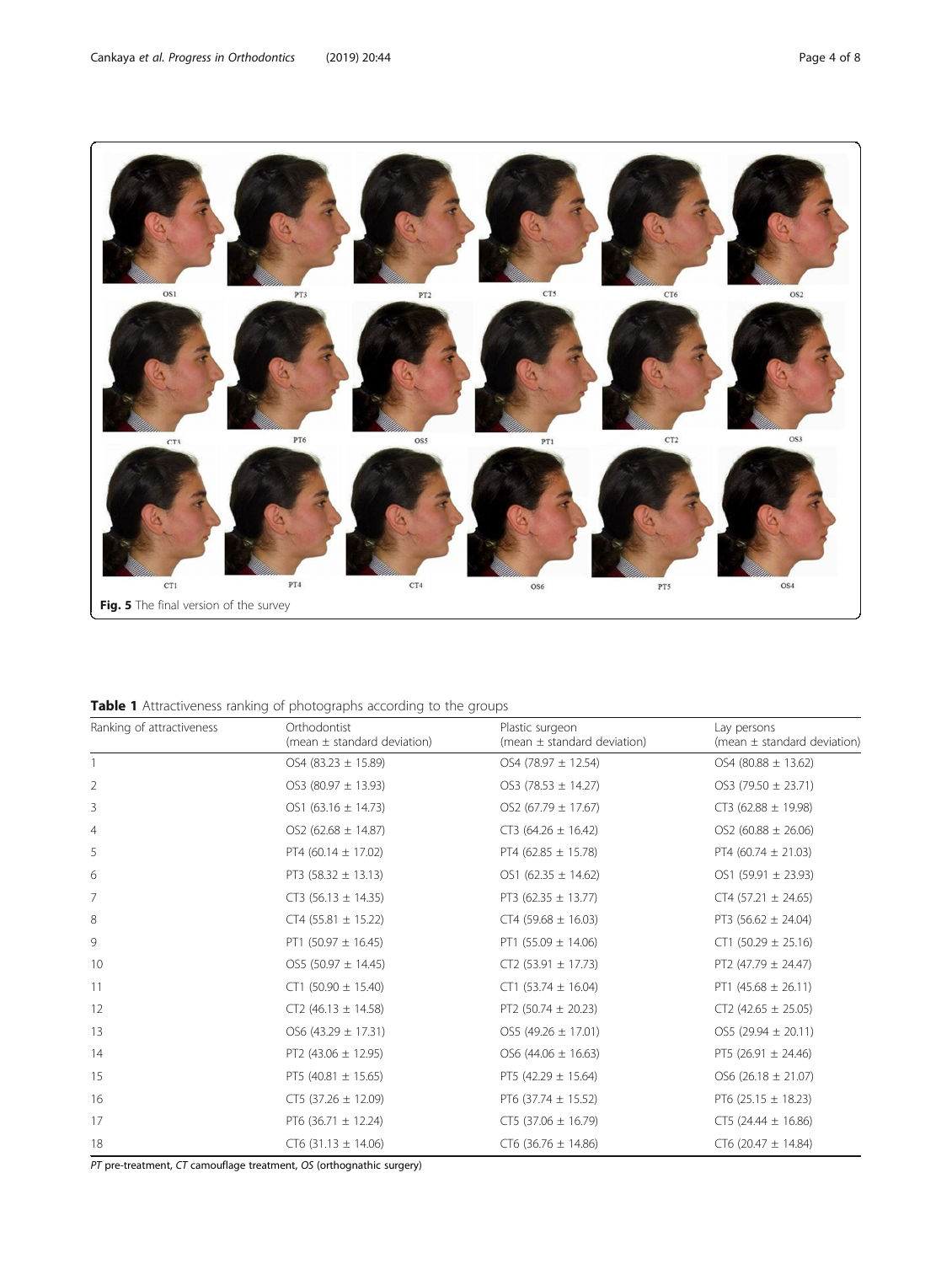<span id="page-4-0"></span>Table 2 Comparison of attractiveness scores among the groups

|                 | Mean $\pm$ standard deviation (orthodontist) | Mean $\pm$ standard deviation (plastic surgeon) | Mean $\pm$ standard deviation (lay persons) | P       |
|-----------------|----------------------------------------------|-------------------------------------------------|---------------------------------------------|---------|
| PT <sub>1</sub> | $50.97 \pm 16.45$                            | $55.09 \pm 14.06$                               | $45.68 \pm 26.11$                           | .131    |
| PT <sub>2</sub> | $43.06 \pm 12.95$                            | $50.74 \pm 20.23$                               | $47.79 \pm 24.47$                           | .262    |
| PT <sub>3</sub> | $58.32 \pm 13.13$                            | $62.35 \pm 13.77$                               | $56.62 \pm 24.04$                           | .410    |
| PT4             | $60.14 \pm 17.02$                            | $62.85 \pm 15.78$                               | $60.74 \pm 21.03$                           | .746    |
| PT5             | 40.81 $\pm$ 15.65 <sup>a</sup>               | 42.29 $\pm$ 15.64 <sup>a</sup>                  | $26.91 \pm 24.46^b$                         | $.001*$ |
| PT6             | $36.71 \pm 12.24$ <sup>a</sup>               | $37.74 \pm 15.52$ <sup>a</sup>                  | $25.15 \pm 18.23^b$                         | $.001*$ |
| CT1             | $50.90 \pm 15.40$                            | $53.74 \pm 16.04$                               | $50.29 \pm 25.16$                           | .591    |
| CT <sub>2</sub> | $46.13 \pm 14.58$                            | $53.91 \pm 17.73$                               | $42.65 \pm 25.05$                           | .129    |
| CT <sub>3</sub> | $56.13 \pm 14.35$                            | $64.26 \pm 16.42$                               | $62.88 \pm 19.98$                           | .052    |
| CT4             | $55.81 \pm 15.22$                            | $59.68 \pm 16.03$                               | $57.21 \pm 24.65$                           | .502    |
| CT <sub>5</sub> | $37.26 \pm 12.09^a$                          | $37.06 \pm 16.79$ <sup>a</sup>                  | $24.44 \pm 16.86^b$                         | $.001*$ |
| CT <sub>6</sub> | $31.13 \pm 14.06^a$                          | $36.76 \pm 14.86^a$                             | $20.47 \pm 14.84^b$                         | $.001*$ |
| OS1             | $63.16 \pm 14.73$                            | $62.35 \pm 14.62$                               | 59.91 $\pm$ 23.93                           | .497    |
| OS <sub>2</sub> | $62.68 \pm 14.87$                            | $67.79 \pm 17.67$                               | $60.88 \pm 26.06$                           | .446    |
| OS <sub>3</sub> | $80.97 \pm 13.93$                            | 78.53 ± 14.27                                   | 79.50 ± 23.71                               | .143    |
| OS4             | $83.23 \pm 15.89$                            | 78.97 ± 12.54                                   | $80.88 \pm 13.62$                           | .242    |
| OS5             | $50.97 \pm 14.45^a$                          | $49.26 \pm 17.01^a$                             | $29.94 \pm 20.11^{\mathrm{b}}$              | $.001*$ |
| OS6             | 43.29 $\pm$ 17.31 <sup>a</sup>               | 44.06 $\pm$ 16.63 <sup>a</sup>                  | $26.18 \pm 21.07^b$                         | $.001*$ |

PT pre-treatment, CT camouflage treatment, OS orthognathic surgery

\*Significant at  $P < 0.05$  by Kruskal-Wallis test<br><sup>a,b</sup>Groups with the same letter are not significantly different (Mann-Whitney U test)

patient in the present study presented with an ANB angle of 7° and an 8.5-mm overjet. In this respect, it was thought that these measurements were similar to the data defining the limits of orthognathic surgery, and, thus, it could be considered a borderline case. Additionally, a male or female subject should have been preferred for the study. Since it has been stated that females are more willing to have adult orthodontic treatment compared to males, a female subject was chosen for the present study [\[10\]](#page-7-0). The literature does not currently include any study examining the correlation between nose type and malocclusions; therefore, we were unable to identify the types of nose most common in class II subjects. The nose types which were presented as the most common abnormalities and anatomical variations in the society were used in this study [\[7\]](#page-7-0).

Table 3 Evaluation of correlations among the groups

|                 | Orthodontist | Plastic surgeon | Lay persons |
|-----------------|--------------|-----------------|-------------|
| Orthodontist    |              |                 |             |
|                 |              | .97             | .91         |
| D               |              | $.001*$         | $.001*$     |
| Plastic surgeon |              |                 |             |
|                 | .97          |                 | .93         |
| D               | $.001*$      |                 | $.001*$     |

\*Significant at  $P < 0.05$  by Pearson's correlation coefficient test

Methods like photographs or silhouettes have been used in the literature to evaluate profile changes. Shelly et al. and O'Neill et al. utilised silhouettes to evaluate the contribution of mandibular orthognathic surgery and functional treatment [[9,](#page-7-0) [11](#page-7-0)]. Silhouettes were chosen to standardise the images by avoiding factors that could affect perceptions of attractiveness, such as hairstyles, make-up, or clothing. However, various computer programmes have made standardisation possible in studies that use photographs  $[12, 13]$  $[12, 13]$  $[12, 13]$ , and, therefore, photographs were used in the present study. Additionally, it was noted that the most commonly used measurement methods in the survey studies were the Likert scale and visual analogue scale (VAS)  $[9, 11-13]$  $[9, 11-13]$  $[9, 11-13]$  $[9, 11-13]$  $[9, 11-13]$  $[9, 11-13]$  $[9, 11-13]$ . Due to advantages like being highly sensitive to changes and easy to use, the VAS was selected as the preferred method of measurement for the present study.

In this study, when the aesthetic scores given by each group were compared, it was observed that the orthodontists and plastic surgeons assigned very similar scores. However, lay people's scores differed from the professional groups for PT5, PT6, CT5, CT6, OS5, and OS6 (Table 2). Regardless of profile type, lay people assigned lower scores to the profiles with the fifth and sixth noses (e.g. convex noses) than the other groups. This can be explained by the fact that society attaches greater importance to the nose and often rejects the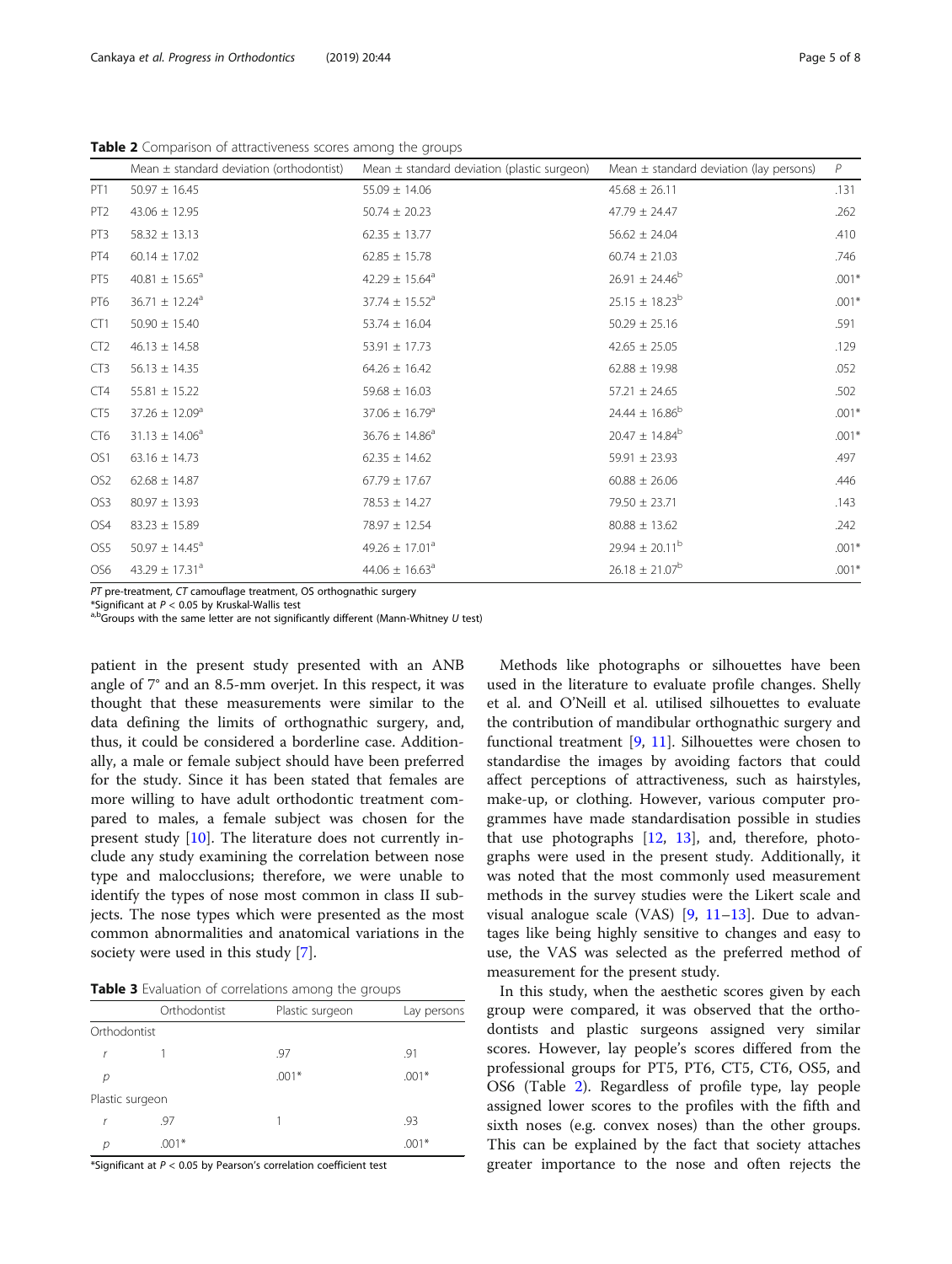<span id="page-5-0"></span>Table 4 Intra-group comparison of profiles according to nose types

|                 | Mean $\pm$ standard deviation (orthodontist) | Mean $\pm$ standard deviation (plastic surgeon) | Mean $\pm$ standard deviation (lay persons) |
|-----------------|----------------------------------------------|-------------------------------------------------|---------------------------------------------|
| PT <sub>1</sub> | $50.97 \pm 16.45^a$                          | $55.09 \pm 14.06^a$                             | $45.68 \pm 26.11^a$                         |
| CT1             | $50.90 \pm 15.40^a$                          | 53.74 $\pm$ 16.04 <sup>a</sup>                  | $50.29 \pm 25.16^a$                         |
| OS1             | $63.16 \pm 14.73^b$                          | $62.35 \pm 14.62^b$                             | 59.91 $\pm$ 23.93 <sup>b</sup>              |
| P               | $.001*$                                      | $.001*$                                         | $.001*$                                     |
| PT <sub>2</sub> | 43.06 $\pm$ 12.95 <sup>a</sup>               | $50.74 \pm 20.23$ <sup>a</sup>                  | 47.79 $\pm$ 24.47 <sup>a</sup>              |
| CT2             | $46.13 \pm 14.58^a$                          | 53.91 $\pm$ 17.73 <sup>a</sup>                  | $42.65 \pm 25.05^a$                         |
| OS <sub>2</sub> | $62.68 \pm 14.87^b$                          | $67.79 \pm 17.67^b$                             | $60.88 \pm 26.06^{\rm b}$                   |
| $\mathcal P$    | $.001*$                                      | $.001*$                                         | $.001*$                                     |
| PT3             | $58.32 \pm 13.13^a$                          | $62.35 \pm 13.77$ <sup>a</sup>                  | $56.62 \pm 24.04$ <sup>a</sup>              |
| CT <sub>3</sub> | $56.13 \pm 14.35^a$                          | $64.26 \pm 16.42^a$                             | $62.88 \pm 19.98$ <sup>a</sup>              |
| OS3             | $80.97 \pm 13.93^{\rm b}$                    | $78.53 \pm 14.27^b$                             | 79.50 $\pm$ 23.71 <sup>b</sup>              |
| P               | $.001*$                                      | $.001*$                                         | $.001*$                                     |
| PT4             | $60.14 \pm 17.02^a$                          | $62.85 \pm 15.78$ <sup>a</sup>                  | $60.74 \pm 21.03$ <sup>a</sup>              |
| CT4             | 55.81 $\pm$ 15.22 <sup>a</sup>               | 59.68 $\pm$ 16.03 <sup>a</sup>                  | $57.21 \pm 24.65^a$                         |
| OS4             | $83.23 \pm 15.89^b$                          | 78.97 $\pm$ 12.54 <sup>b</sup>                  | $80.88 \pm 13.62^b$                         |
| $\,P$           | $.001*$                                      | $.001*$                                         | $.001*$                                     |
| PT5             | $40.81 \pm 15.65^a$                          | $42.29 \pm 15.64^a$                             | $26.91 \pm 24.46^a$                         |
| CT5             | $37.26 \pm 12.09^a$                          | $37.06 \pm 16.79$ <sup>a</sup>                  | $24.44 \pm 16.86^a$                         |
| OS5             | $50.97 \pm 14.45^{\rm b}$                    | $49.26 \pm 17.01^{\rm b}$                       | $29.94 \pm 20.11^a$                         |
| P               | $.001*$                                      | $.001*$                                         | .055                                        |
| PT6             | $36.71 \pm 12.24$ <sup>a</sup>               | $37.74 \pm 15.52$ <sup>a</sup>                  | $25.15 \pm 18.23$ <sup>a</sup>              |
| CT <sub>6</sub> | $31.13 \pm 14.06^a$                          | $36.76 \pm 14.86^a$                             | $20.47 \pm 14.84$ <sup>a</sup>              |
| OS6             | 43.29 $\pm$ 17.31 <sup>b</sup>               | $44.06 \pm 16.63^b$                             | $26.18 \pm 21.07$ <sup>a</sup>              |
| P               | $.001*$                                      | $.001*$                                         | .054                                        |

PT pre-treatment, CT camouflage treatment, OS orthognathic surgery

\*Significant at  $P < 0.05$  by Friedman test<br><sup>a,b</sup>Groups with the same letter are not significantly different (Wilcoxon test)

convex nose types, even if it is positioned in a class I skeletal pattern. It has already been reported that rhinoplasty is most commonly applied to these nasal types [[14\]](#page-7-0). In addition, it was observed that the standard deviation for the lay people group was higher than that of the other two groups. In a similar study, standard deviations of scores from lay people were higher, and Tsang et al. noted that lay people were less aware of changes resulting from orthognathic surgery than the professional groups [\[15\]](#page-7-0). In their study, Burcal et al. reported that lay people experienced difficulties in noticing jaw movements less than 4 mm and that the ability to perceive change was greater in dental professionals [[16](#page-7-0)].

Even though different results were obtained in regard to the six photographs, there were high correlations found between the groups in terms of scores; specifically, correlation coefficients of .97 (orthodontists and plastic surgeons), .91 (orthodontists and lay people), and .93 (plastic surgeons and lay people) were found in the present study (Table [3\)](#page-4-0). It was

revealed that perceptions of attractiveness were very similar among all three groups. In other words, there was a common trend among individuals in terms of aesthetic evaluation regardless of education level or clinical training.

When the results were examined in terms of nasal type, it was seen that the results were different according to the straight  $(1, 2, 3, \text{ and } 4)$  and convex  $(5 \text{ and } 6)$  nose types (Table 4). For the professional groups, while the differences between OS–PT and OS–CT were statistically significant for the profiles exhibiting the fifth and sixth nose types with a convex bridge, the difference between CT and PT was found to be insignificant. In the lay people group, the differences were found insignificant for all groups (e.g. OS–PT, OS–CT, and PT–CT). As can be seen from these findings, if an adult patient with a convex nose bridge does not choose the orthognathic surgery option, camouflage treatment will not result in a statistically significant negative result, as determined by both professionals and lay people.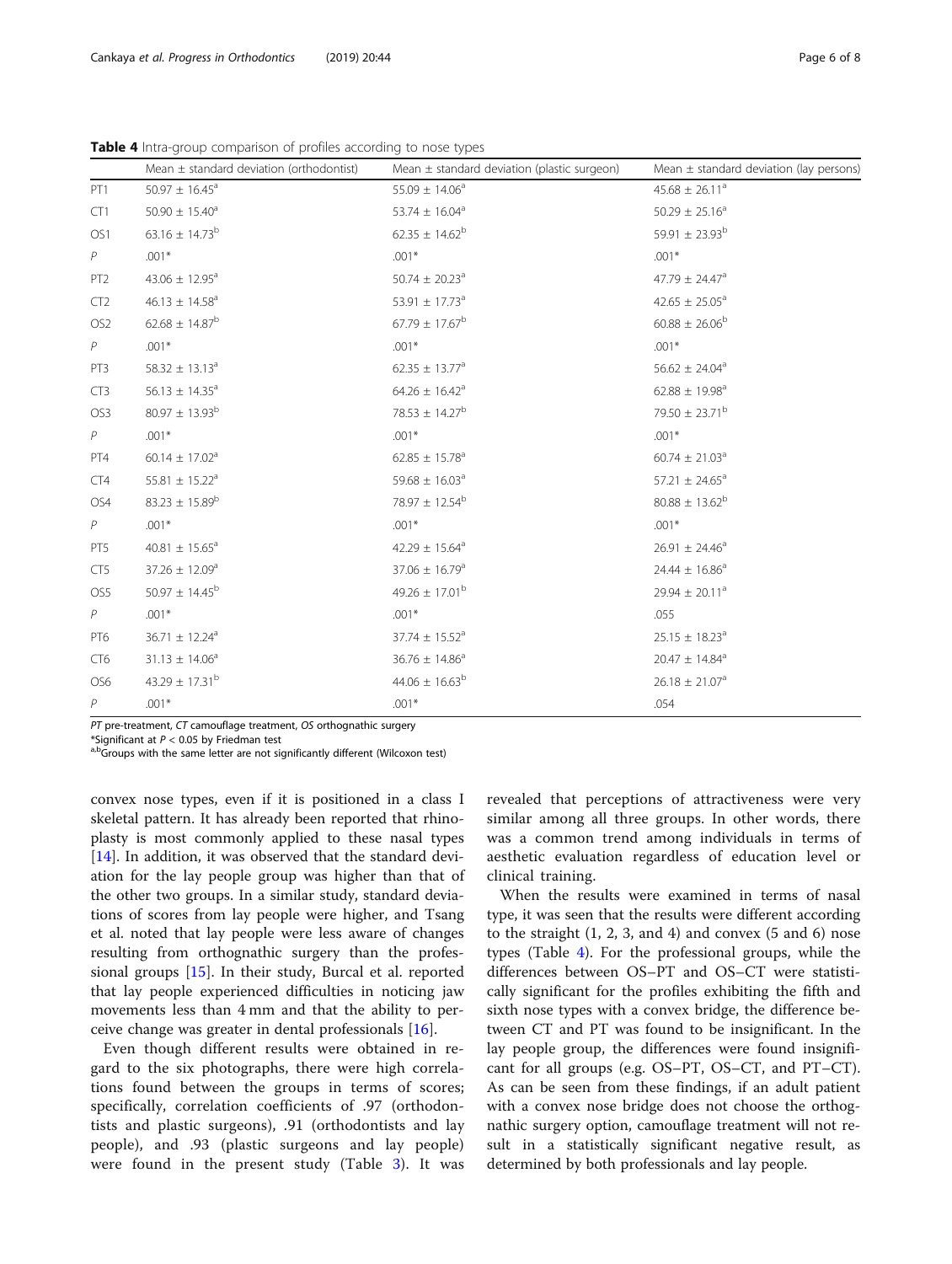When orthognathic surgery was preferred for convex nose profiles, a better image was obtained for the professionals, but no significant improvement was achieved for the lay people. For instance, when orthognathic surgery was performed for PT5 (PT5→OS5), the mean scores given by the groups changed as follows: orthodontists (40.81→50.97), plastic surgeons (42.29→49.26), and lay people (26.91 $\rightarrow$ 29.9[4\)](#page-5-0) (Table 4). This suggests that, for lay people, having a convex bridged nose is a greater issue than having a class II profile or tooth-extracted profile. When a normal nose and mandible were provided for the same patient using rhinoplasty and orthognathic surgery ( $PT5 \rightarrow OS3$ ), the mean scores markedly increased: orthodontists (40.81→80.97), plastic surgeons ([4](#page-5-0)2.29→78.53), and lay people (26.91→79.50) (Table 4). As shown, for convex nose types, orthognathic surgery without rhinoplasty will not satisfy patients' expectations, especially when considering the risks, costs, and post-operation recovery period. This same assertion applies to camouflage treatment as well (PT5→CT5 versus  $PT5 \rightarrow CT3$ ).

Another notable result was that, when just rhinoplasty without camouflage or orthognathic surgery was performed on a skeletal class II patient with a convex nasal type (PT5→PT3), there were severe increases in the scores of the orthodontists  $(40.81 \rightarrow 58.32)$ , plastic surgeons (42.29→62.35), and lay people (26.91→56.62) (Table [4](#page-5-0)). Regardless of which treatment option (e.g. camouflage or orthognathic surgery) was preferred, rhinoplasty should be considered as a part of the treatment plan for the patients with convex-bridged nose.

In terms of the profiles obtained with straight nose types (1, 2, 3, and 4), the differences between OS–PT and OS–CT were found to be statistically significant for all three groups, while the differences between CT–PT were insignificant. As can be seen from these findings, all three groups perceived orthognathic surgery, for patients with straight noses, as positively contributing to their profile aesthetics. Moreover, the groups agreed that camouflage therapy did not have a negative effect on the profiles of class II individuals with straight noses. In fact, the mean scores of some profiles with camouflage treatment were higher than those with pre-treatment  $(Table 4)$  $(Table 4)$ .

Currently, it is relatively easy to take photographs of individuals at any time via the widespread use of photo-taking mobile phones. Moreover, with this, the ability to instantly check facial appearances and share these photos to social media accounts has significantly increased society's awareness of external appearances. Especially with the increase in the 'selfie' trend in recent years, the facial zone has become more significant than the overall external appearance; therefore, even though dental complaints are still more common, the number of complaints about facial aesthetics has been

increasing with time. For this reason, in addition to establishing an ideal occlusion according to cephalometric analysis, orthodontists should share predictive digital photos, which represent the various treatment options with patients, by taking advantage of developing imaging systems.

As a limitation of this study, it can be stated that only profile photographs showing patients in a rest position were used. If frontal, 3/4 profile, or smiling photographs had also been used, the aesthetic perceptions of the participants could have changed. There are studies using these images in the literature [[17,](#page-7-0) [18\]](#page-7-0). Another issue that should be emphasised is soft tissue changes as a result of ageing, which especially occur in the nose and lips. West and McNamara examined changes in the craniofacial complex from adolescence to middle adulthood [\[19](#page-7-0)] and reported that females exhibited nasal growth that progressed downward and forward, with a slight retrusion of the lips over time. Similarly, Behrents stated that the nose became more prominent with ageing [[20](#page-7-0)]. Bishara et al. claimed that the upper and lower lips showed significantly more retrusion in relation to the aesthetic line between 15 and 45 years of age in both males and females [[21\]](#page-7-0). Consequently, even if adolescence growth has been completed, with age, the nose will become more prominent and the lips will exhibit greater retrusion. This should be taken into consideration, especially when interpreting the present results on camouflage treatment.

#### Conclusions

The conclusions of the present study are as follows:

- For all nose types, the highest scores were given by the study participants to the orthognathic surgery profiles; however, in terms of the convex nose profiles, there were no statistically significant differences found between the scores given by the lay people (PT–CT, PT–OS, and CT–OS).
- When differences between the groups were evaluated, none were found between the scores provided by the orthodontists and plastic surgeons; however, statistically significant differences were detected between the lay people and the two professional groups in terms of their evaluation of the convex nosed profiles (PT5, PT6, CT5, CT6, OS5, and OS6).
- Lay people perceived that having a convex-bridged nose was a bigger problem than having a retrognathic profile. Straight-bridged noses were found to be more acceptable by all groups.
- When compared to the pre-treatment profiles, camouflage treatment did not produce a statistically significant effect on the aesthetic scores for all nose types.